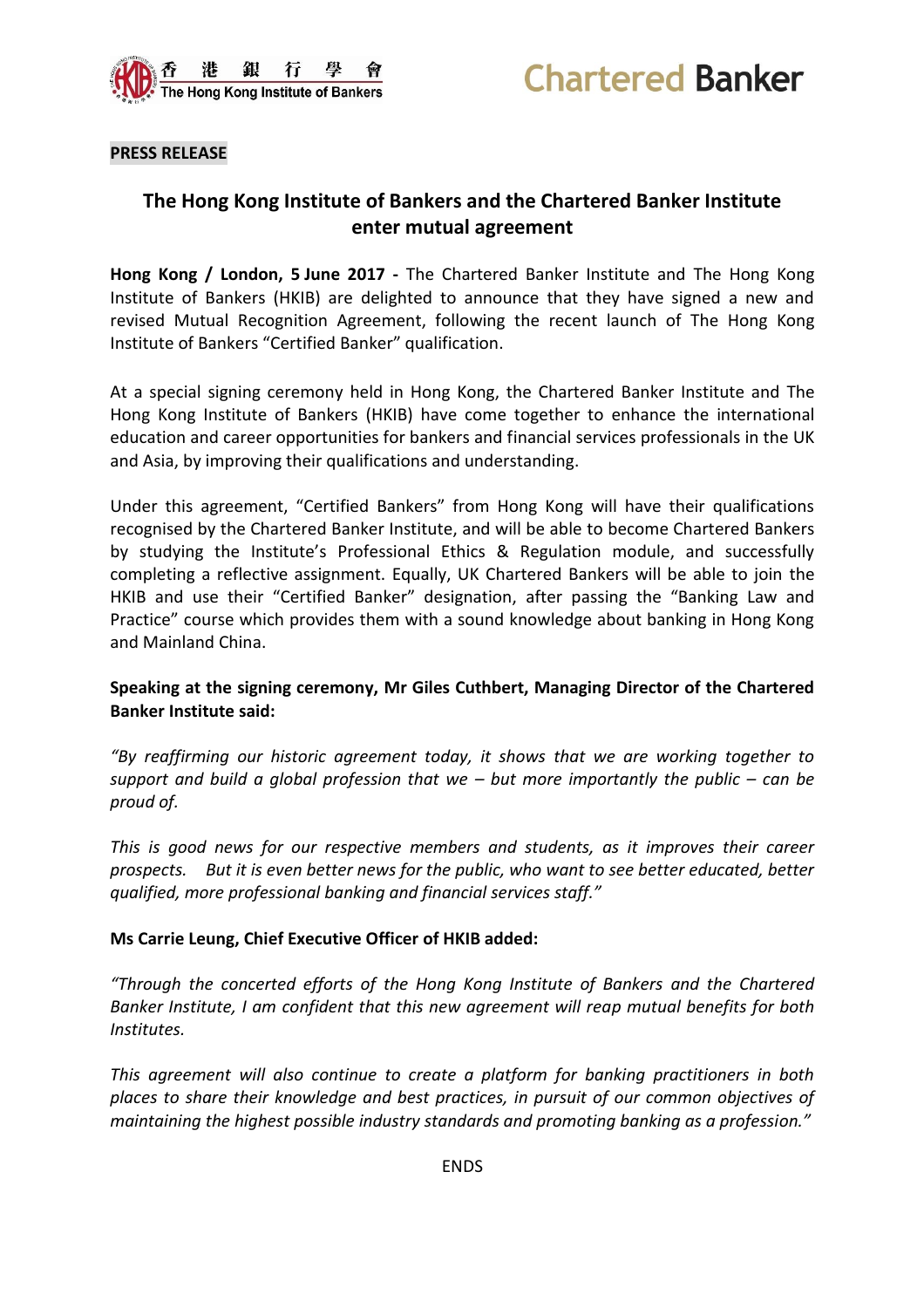### **About the Chartered Banker Institute**

The Chartered Banker Institute ("the Institute") is the oldest professional banking institute in the world. The Institute was founded in 1875, operates in all UK nations, and has a significant and growing international presence

The Institute has driven an agenda of ethical professionalism throughout its existence; promoting professional standards for bankers, providing professional qualifications for retail, commercial and private bankers in the UK and overseas, and offering professional membership to qualified individuals. The Institute currently has over 30,000 members.

### **About The Hong Kong Institute of Bankers**

The Hong Kong Institute of Bankers (HKIB) has been serving the local banking community as an independent organisation in the provision of education and professional training since 1963. With an objective to maintain and further develop the territory's status as an international financial centre, the Institute works with the support of banks, regulators, financial institutions, academic institutions and various professional bodies to provide local banking practitioners with professional training and development opportunities. In view of the changing landscape of the banking and financial services industry in Hong Kong and Mainland China as well as on global scale, HKIB endeavours to provide and enhance its training and development products in order to equip its members with essential knowledge and skills that meet the industry's needs.

## **For further information contact:**

**Matthew Ball,** Head of Public Affairs, Chartered Banker Institute **Tel**: +44 (0) 7720684226 **E-mail**: [matthew.ball@charteredbanker.com](mailto:matthew.ball@charteredbanker.com)

**Patty Yeung** Paradigm Consulting on behalf of The Hong Kong Institute of Bankers **Tel:** +852 2377 1379 **Email:** [patty.yeung@paradigmconsulting.com.hk](mailto:patty.yeung@paradigmconsulting.com.hk)